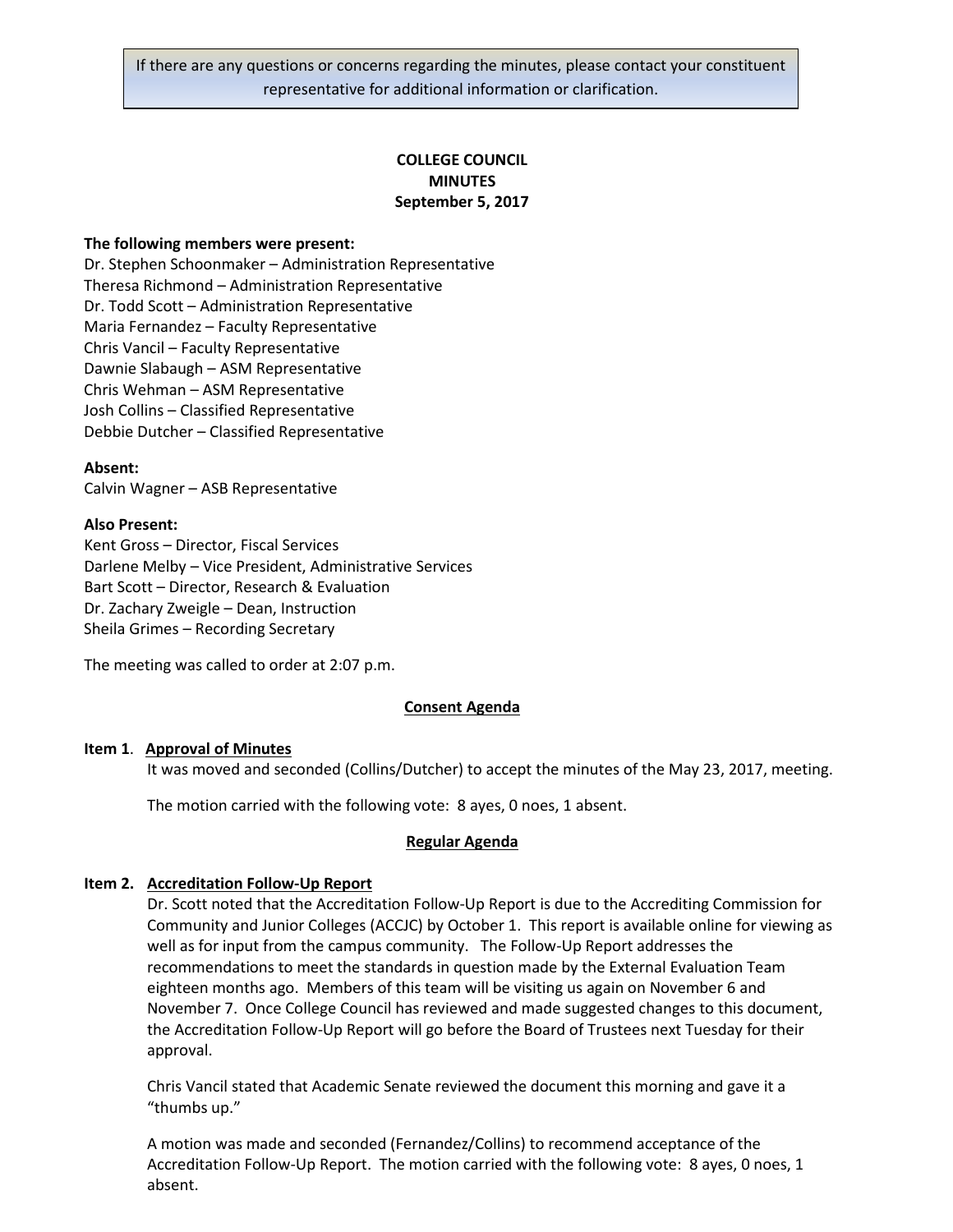*College Council Minutes – September 5, 2017 Regular Meeting Page 2 of 3*

## **Item 3. 2017-2018 Proposed Final Budget**

Darlene Melby and Kent Gross provided the members of College Council with an overview of the 2017-2018 Proposed Final Budget noting the following items.

- An ending fund balance of \$15, 916,966 has been estimated.
- State apportionment had decreased due to a drop in the estimated ISAs for 2017-2018.
- A small COLA and one-time monies have been added to offset the PERS and STRS contributions and some operational expenses.
- Funding from the State for the Mandated Cost Block Grant has decreased since the funding has leveled.
- After revenues and expenditures are considered, the College shows a net income of \$4,805.
- We have the 5 percent for Mandated Reserves in additional to the Undesignated Reserve.
- A contingency fund of \$350,000. If we use the contingency fund, we will be in deficit spending which will decrease the reserve.
- We are projecting an \$11,392 loss in the Cafeteria Fund. The proposal this year is to review the business model to see if we can find efficiencies. We want to continue to meet the needs of the students but also be sustainable.
- A place holder for 100,000 (Schedule Maintenance/Instructional Equipment). Dr. Schoonmaker has requested need proposals from the Facilities Department and Instruction.
- Prop 39 Income is in its fifth and final year of funding. Facilities would like to use these funds for the boilers in Athletics.
- Contract Service Income of \$50,000 is from the NOLS Group.

Darlene noted that percentages have been added to the expense categories to reflect the ratio in relation to the total income. Each category was reviewed and questions were answered.

A motion was made and seconded (Collins/Richmond) to accept the 2017-2018 Proposed Final Budget. The motion carried with the following vote: 8 ayes, 0 noes, 1 absent.

## I**tem 4. Planning by Design**

Bart Scott reported that the Planning by Design document has been reviewed by Instruction Council, Student Services Council, Planning Committee, and Budget Committee. Suggestions from these committees have been incorporated into the Planning by Design document. One last correction will be the removal of the arrows of page 18 of this report. In keeping with the recommendations made by the visiting Accreditation Team, transparency has been increased and we have integrated the program review cycle to feed into the budget rather than have it occur after the budget was created.

A motion was made and seconded (Vancil/Fernandez) to recommend acceptance of the Planning by Design document. The motion carried with the following vote: 8 ayes, 0 noes, 1 absent.

## I**tem 5. Technology Plan**

The visiting Accreditation Team recommended that a Technology Plan be created based on appropriate data, assessment, and dialog. With the resignation of Eric Houck, Interim Director of Information Technology, and the appointment of Chris Wehman to this position, the Technology Plan is in draft form. This document has been widely distributed electronically to the campus community for input.

A motion was made and seconded (Fernandez/Collins) to recommend acceptance of the Technology Plan. The motion failed.